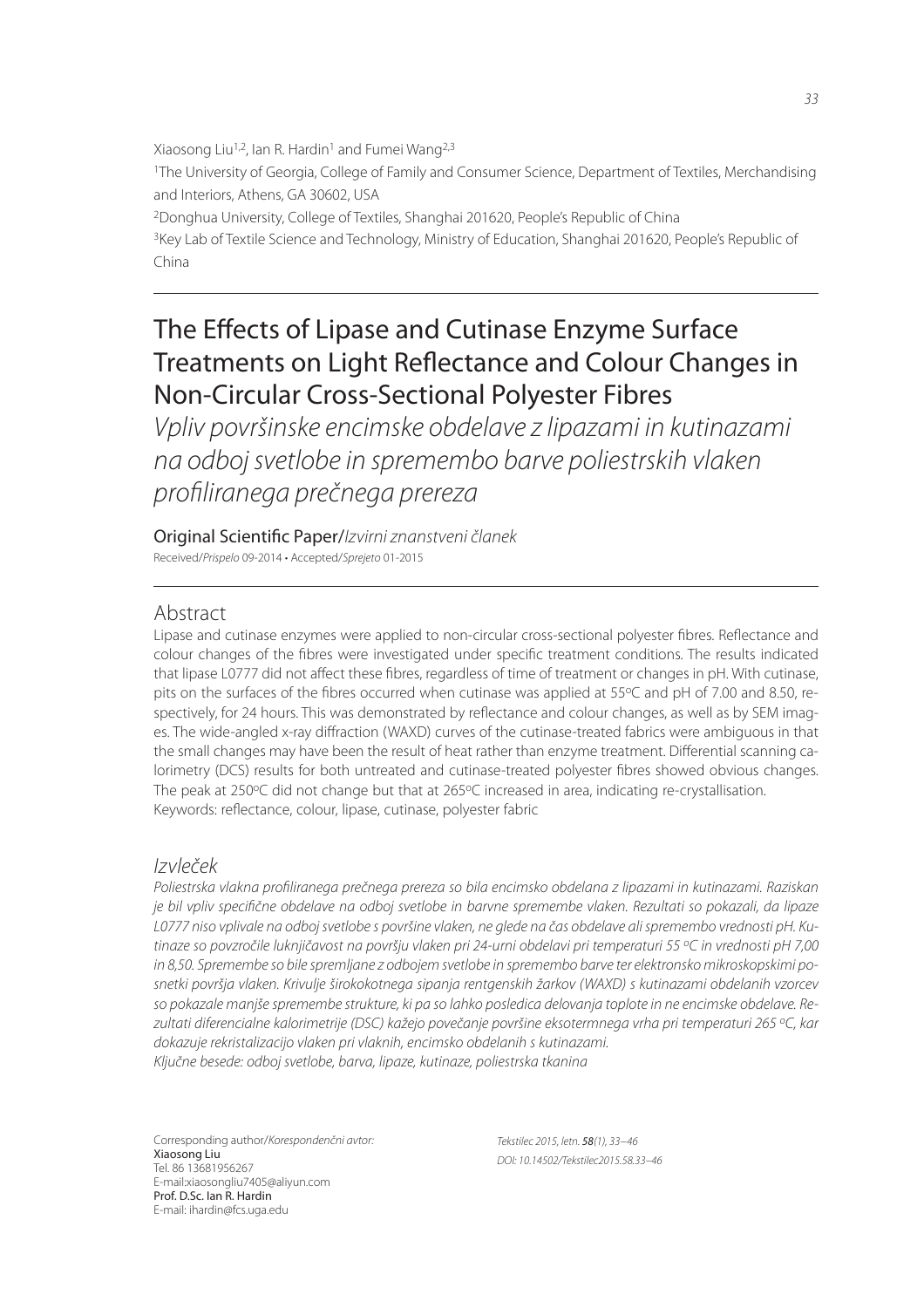## 1 Introduction

Historical applications of enzyme treatments in natural textiles are the "dew retting" of flax using enzymes secreted from micro-organisms in soils; amylases for removing starch sizing from cotton fabrics [1]; cellulases for the bio-polishing of fabrics and incorporation within detergents for removing surface fuzz, reducing the scattering of light and the "brightening" of cotton fabrics [2]; and scouring [3–5] which uses cellulases [6–9], pectinases  $[10-13]$ and pectate lyases [14-16]. Other enzymes have been used for changing the chemical and physical surface properties of common polyester, polyethylene terephthalate (PET).

Interest in modifying the surfaces of PET initially focused on alkaline treatments. Figure 1 [17] shows the hydrolysis reaction of PET with sodium hydroxide, in which the electron-deficient carbonyl of PET is attacked by hydroxyl ions in aqueous sodium hydroxide, resulting in chain scission and the formations of carboxylate and hydroxyl end groups. It is believed that this reaction is limited to the surface and it was concluded that most of the resulting PET oligomer left the fibre surface and went into the solution. It was observed that after the reactions the turbid sodium hydroxide solution gradually cleared and a white layer of sediments was found in the bottom of the solution.

The development of biotechnologies with specific applications to fibres has presented new possibilities. Lipases [18, 19, 20], with the capability of catalysing hydrolysis and the synthesis of esters formed from glycerol and long-chain fatty acids, have created applications [21, 22] that have led to possibilities in bioprocess engineering [23]. Early studies by Tokiwa and Suzuki [24, 25] demonstrated that lipases could hydrolyse certain polyesters, and that the rate of hydrolysis was strongly related to the polyester melting point, the chemical structure of the polyester, or the number of polyester molecules within the reactive mixture [26]. Figure 2 illustrates the model.

*The Effects of Lipase and Cutinase Enzyme Surface Treatments* on Light Reflectance and Colour Changes in Non-Circular *Cross-Sectional Polyester Fibres*



Figure 2: Process of chemical reaction between PET and enzymes

The time-dependent degradation profiles of PET were strongly influenced by the material's surfaces and by the addition of surfactants [27], producing monomeric‒like materials. Cross-linked heterochain aromatic polyesters resisted microbial degradation [28]. The temperature difference between the melting point of the polymer and where polyester degradation by lipase took place turned out to be the primary controlling parameter for aliphatic polyesters [29]. Selectivity of lipases with regard to aliphatic or aromatic environments near the ester bonds did not occur, but the lengths of the aliphatic domains and the specific inter-structure were factors [30‒32].

Compared to alkaline treatments, five of six lipases were more effective in improving the wetting and absorbent properties of PET fabrics [33]. Full strength was retained. This was confirmed by Chaya and Kitano [34]. Peeling and stratification were observed on surface layers of the fibres with the formations of hydroxyl and carboxylic groups and ester derivatives [35]. Increased hydrophilicity of PET fabrics lipase treatment has also been shown by Alisch-Mark et al. [36], Kim and Song [37-39] using different surfactants in the experiments [40]. Khoddami et al. [41] implied that esterase hydrolysis was limited to surfaces and more affected by any increase in surface area than changes in the internal structure from drawing. Billing et al. [42] found that an esterase showed high specificity towards short and middle chain-length fatty acyl esters of p-nitrophenol. Donelli et al. [43] indicated that crystallinity increased and amorphous content decreased but



Figure 1: Schematic of chemical reaction between PET with NaOH [17]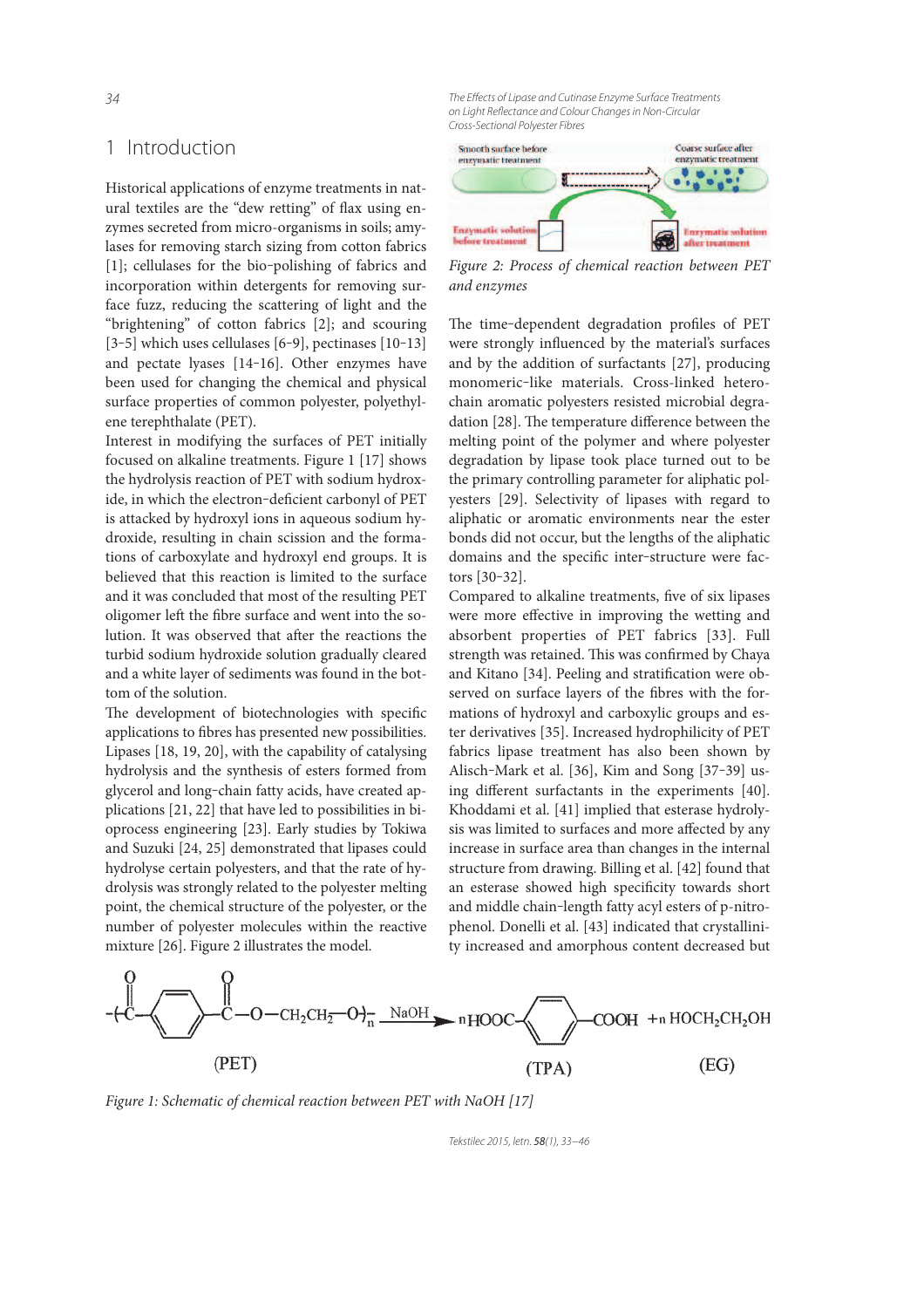*35 The Eff ects of Lipase and Cutinase Enzyme Surface Treatments on Light Refl ectance and Colour Changes in Non-Circular Cross-Sectional Polyester Fibres*

their enzyme had higher activity on amorphous PET but minor changes in crystalline PET.

Cutin is part of the cutical, the waxy polymeric coating on all plant surfaces. Cutin consists of omega hydroxyl acids and their derivatives, which are interlinked via ester bonds, thus forming a large polyester polymer. Cutinase studies have been active. Masaki et al. [44] demonstrated that a cutinase could degrade high molecular weight polylactic acid (PLA) and other "biodegradable" plastics. Vertommen et al. [45] showed the effect of crystallinity. For Donelli et al. [46] both alkaline and enzyme treatments increased hydrolysis in amorphous and crystalline films. Crystalline PET was modified more strongly by alkali than by cutinase, whilst the opposite occurred for the amorphous film. This implied that alkali was more effective than cutinase in enhancing the hydrophilicity of PET films, with the effect stronger on amorphous than crystalline films.

A genetically modified bacterial cutinase [47] provided valuable insight as to how enzymes can be improved by molecular engineering for synthetic fibre changes. The modified cutinase [48] hydrolysed fatty acid monoesters with varied acyl chain lengths and had preference for short-chain substrates. The activity was higher than cutinases from bacteria and fungi. Cutinases from Humilica insolens (HiC), Pseudomonas mendocina (PmC) and Fusarium solani (FsC) on PET films  $[49]$  used films with a low-crystallinity of 7%  $(lc)$  and biaxially oriented  $(bo)$ poly(ethylene terephthalate) (PET) with a crystallinity of 35% as model substrates. The cutinases had a 10-fold higher activity for lcPET than for the bo-PET. For all three cutinases, the aqueous soluble degradation products were exclusively terephthalic acid (TPA) and ethylene glycol (EG).

Aqueous, insoluble oligoesters, particularly cyclic trimers commonly extracted from PET fibres during dyeing, are often blamed for the greying of PET

fabrics. These can be removed by enzyme-catalysed hydrolysis under mild conditions, which cleans the dyeing machine and improves the lustres of fabrics [50]. Recili and Gorensek [51] the influence of treatments of PET on the quantity of extracted oligomers and their compositons. Alisch-Mark et al. [36] demonstrated that the colour in the fabrics became more intense, corresponding to an increase in hydroxyl groups on the surfaces of hydrolase-treated fibres. Wang et al. [52] stated that bis (2-hydroxyethyl) terephthalate (BHT)-induced extracellular lipase catalyses the hydrolysis of the PET model substrate diethyl p-phthalate (DP). There was an increase in K/S values of dyed PET fabrics after enzymatic treatment, as well as increased moisture regain and weight loss. The water contact angle and static half decay time decreased slightly. Eberl et al. [53] con firmed that a lipase from Thermomyces lanuginosus and cutinases from Thermobifida fusca and Fusarium solani hydrolyse PET.

Lipases and cutinases are both EC 3.1.1, hydrolases that could hydrolyse the ester bond in PET. Lipases specifically attack the ester bond in lipids (fats). Cutinases are specific for the hydrolysis of primary alcohol esters contained in cutin, the protective covering of plants. Given the extensive work mentioned above on the surface modification of PET with enzymes such as lipases and cutinases, it is postulated that lipases and/or cutinases could change the surfaces of PET fibres, thus creating changes in the light reflected, and the colours of the PET fabrics.

## 2 Materials and Experimental

#### *2.1 Fabrics and fi bres*

Polyethylene terephthalate (PET) fabrics incorporating melt spun non-circular cross-sectional (NCCS) filament yarns in the filling (weft) direction



Figure 3: Optical images of fabrics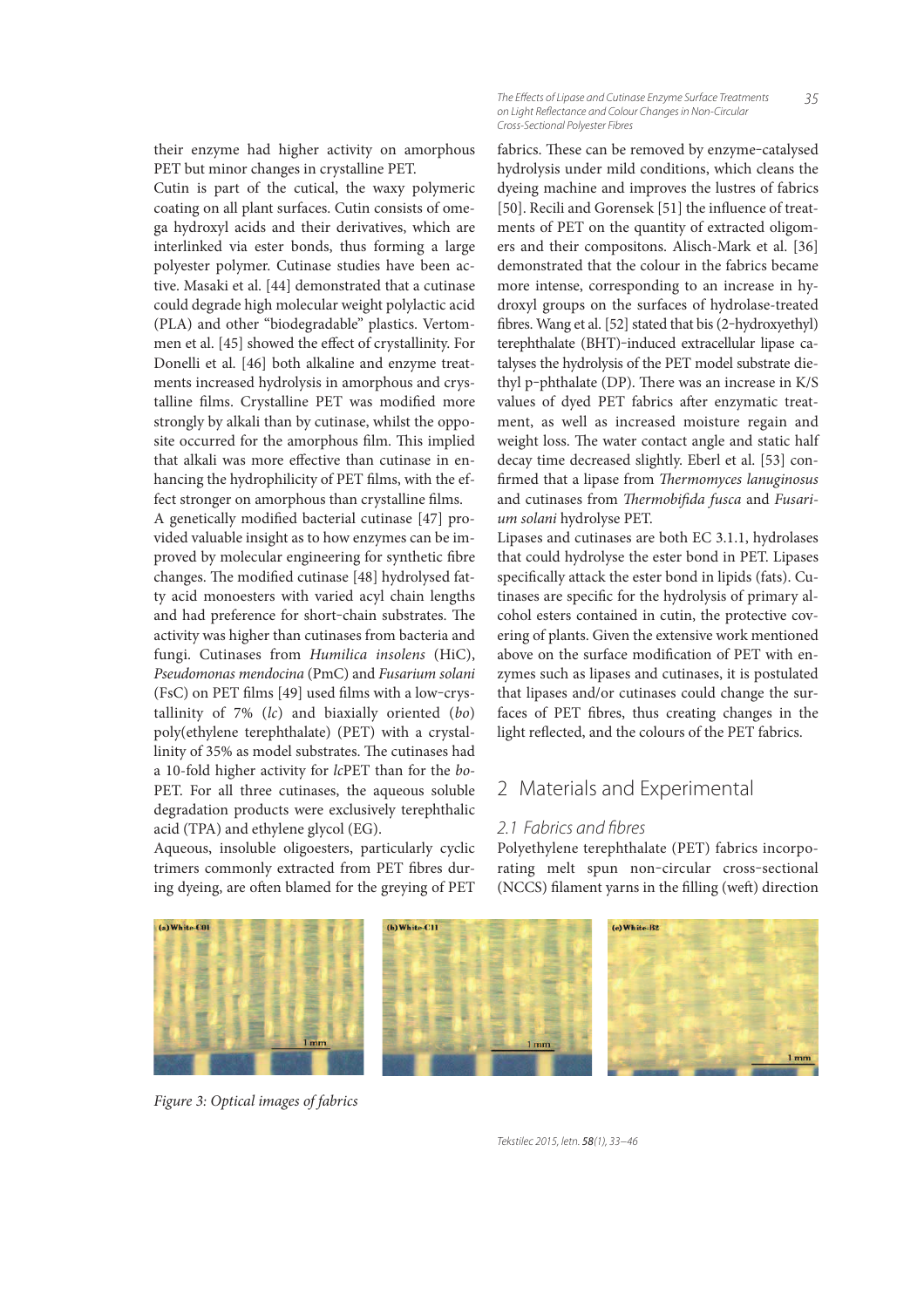were used during all experiments. The warp direction consisted of fully drawn PET filament yarns (FDY). Figure 3 shows optical images of the fabrics. Sample C01 had round cross-sectional fibres with crystallinity of 25.60% and an orientation degree of 76.1%. Sample C11 had a crystallinity of 20.85% and an orientation degree of 79.20%. Sample B2 had a crystallinity of 21.90% and an orientation degree of 81.20%. All of these were non-circular cross-section fibres, as shown in Figure 4. In order to observe the different cross-sections clearly using the optical apparatus, the NCCS PET fibres were dyed black, and the fibres with circular cross-sections were red.



Figure 4: Cross-sectional images of fibres

The fabrics for enzymatic experiments were first scoured to remove any dust and/or oil that might have remained on the fabric after weaving. All the fabric samples were subjected to a solution of 1g/l of sodium hydroxide (NaOH) and 3g/L sodium hydrosulphite  $(Na_2SO_4)$  at a liquor to fabric ratio of 20:1 for 20 minutes at 80 $^{\circ}$ C. These were then washed thoroughly in cold distilled water and then conditioned at 26°C and 65% relative humidity for 24 hours.

## *2.2 Hydrolysis Treatments*

The fabrics were treated with sodium hydroxide (NaOH), and with lipase and cutinase enzymes in order to compare the effects of the enzymes on the known effects of strong NaOH treatment on polyester fibres.

Sodium hydroxide treatments Fabrics were treated with 2% w/v NaOH solution at 95°C for 0.5, 1, 3, 5 and 6 hours, at a liquor ratio of 50:1.

Enzyme treatments Two enzymes were used for treating the PET fabrics, a lipase and a cutinase. These are both subsets of hydrolases (EC  $3.1.1$ ) that act on carboxylic ester bonds.

Lipase treatments A tris(hydroxymethyl)aminomethane (TRIS) buffer at pH 8 was used for all treatments, with the pH value adjusted by using either 1NHCl or 0.1NNaOH. The ratio of PET fabric

*The Eff ects of Lipase and Cutinase Enzyme Surface Treatments*  on Light Reflectance and Colour Changes in Non-Circular *Cross-Sectional Polyester Fibres*

mass (g) to volume of TRIS buffer solution (ml) was 1:80. The treatment times were 90 minutes at  $40^{\circ}$ C in a shaking water bath at 150rpm with lipase at a concentration of  $6.25$ ml/l in solution. The lipase used was L0777 (EC 3.1.1.3 – a triacylglycerol lipase), obtained from Sigma Aldrich. It was isolated from Thermocmyces lanuginousus with an activity of more than 100,000 units/g.

Cutinase treatments The lipase used in this experiment was 'Stickaway' from Novozymes at a concentration of 6.25ml/l in solution. The treatment conditions are listed in Table 1.

Table 1: Cutinase treatment conditions

| No. | Tempe-<br>rature<br>(°C) | Time<br>(h) | pH   | <b>Note</b> |
|-----|--------------------------|-------------|------|-------------|
| 1#  |                          |             |      | untreated   |
| 2#  | 40                       | 48          | 7.50 | treated     |
| 3#  | 40                       | 48          | 8.50 | treated     |
| 4#  | 55                       | 48          | 8.50 | treated     |
| 5#  | 55                       | 96          | 8.50 | treated     |

#### 2.3 Reflectance and Colour Yield

Reflectance  $(R\%)$  was measured within the visible light regions of 360 to 750nm. The CIE L\*a\*b\*C\* values were monitored using a Colour-Eye 7000A Spectrophotometer (Macbeth, USA) with specular component included (SCI) and with specular excluded (SCE).

#### *2.4 Surface Morphology*

The surfaces of the treated fabrics were examined using an FEI Quanta FEG scanning electron microscope (SEM) with accelerating voltage of 5kV.

#### *2.5 Wide Angle X–Ray Diff raction*

Wide angle X-ray diffraction (WAXD) was carried out on the untreated and enzyme treated samples in order to investigate the crystallographic structure before and after the treatments were applied. Wide-angle X-ray diffraction data were collected using a Philips Analytical X-ray Instrument, X' Pert-MPD (PWD 3020 vertical goniometer and PW 3710 control unit) employing Bragg-Brentano para- focusing optics. The WAXD patterns were recorded over step sizes of  $0.05^{\circ}$  within a  $10$ -80 $^{\circ}$  range with a scanning rate of 2°/min. Line focus Ni-filtered CuK-radiation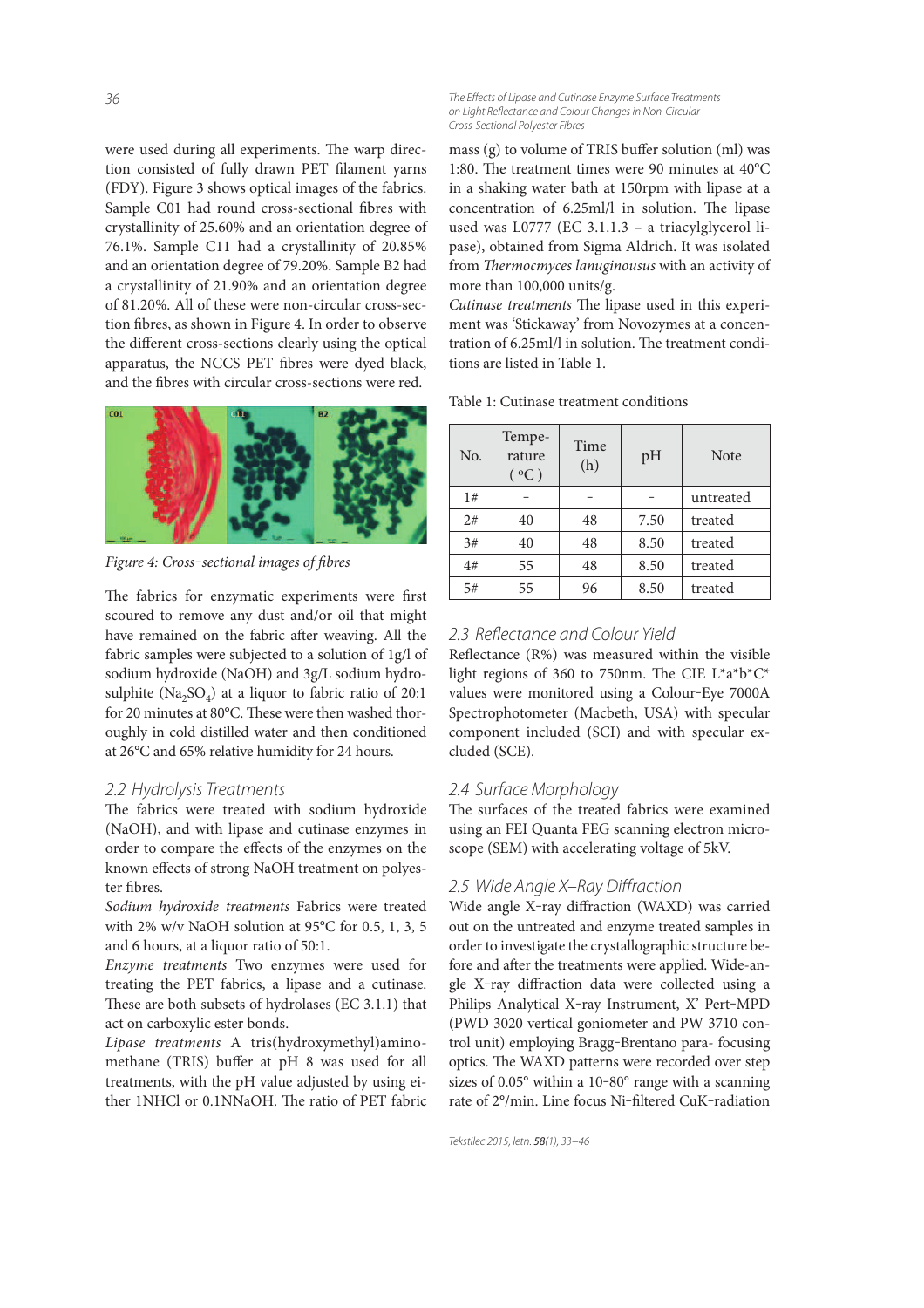from an X-ray tube (operated at 40kV and 45mA) was collimated through Soller slits of 0.04 radians, a fixed divergence slit of 1° and a mask before applying the X-rays to the samples.

#### 2.6 Differential Scanning Calorimetry

The treated fibres were changed into powder in a Wiley Mill, and 4 milligram samples weighed out. The temperature range for differential scanning calorimetry (DSC) was from 95 to 290°C, heating at 10°C/ min within a flowing 40cc/min nitrogen atmosphere.

## 3 Results and Discussion

#### *3.1 Lipase Treatment for Ninety Minutes*

The reflectance of the specimens and the CIE  $L^*a^*b^*C^*$  values measured changed after the lipase treatments were applied to the fabrics for 90 minutes. Figure 5 shows the colour index values and re flectance of specimens before enzyme treatments.



Figure 5: CIE  $L^*a^*b^*$  values (a) and reflectance R% (b) of samples with specular component included (SCI) and excluded (SCE) before lipase treatments

*37 The Eff ects of Lipase and Cutinase Enzyme Surface Treatments on Light Refl ectance and Colour Changes in Non-Circular Cross-Sectional Polyester Fibres*

Figure 5a shows that the inclusion (SCI) or exclusion (SCE) of the specular component made no significant difference in CIE L\*,  $a^*$  and  $b^*$  values. Figure 5b indicated that the reflectance across the visible light range of wavelengths was essentially the same regardless of whether specular reflectance was included or not.

Figure 6a indicates that after lipase treatment with specular component included there was a significant difference in visible light reflectance for the C11 samples, less than one for the CO1 samples and virtually none for the B2 samples. This was confirmed by the CIE  $L^*$  differences as shown in Figure 6b.



Figure 6: Reflectance R% (a) and CIE L\* values (b) of samples before and after lipase treatment for 90 minutes with specular component included (SCI) mode

#### *3.2 Treatment with Lipase for 24 hours*

In order to ascertain whether longer treatment might create more change in the fibres, the white samples were treated in a TRIS buffer adjusted to pH 9.0 at 40°C for 24 hours at the same concentration of lipase. After that the reflectance and colour indexes were measured in both the SCI and SCE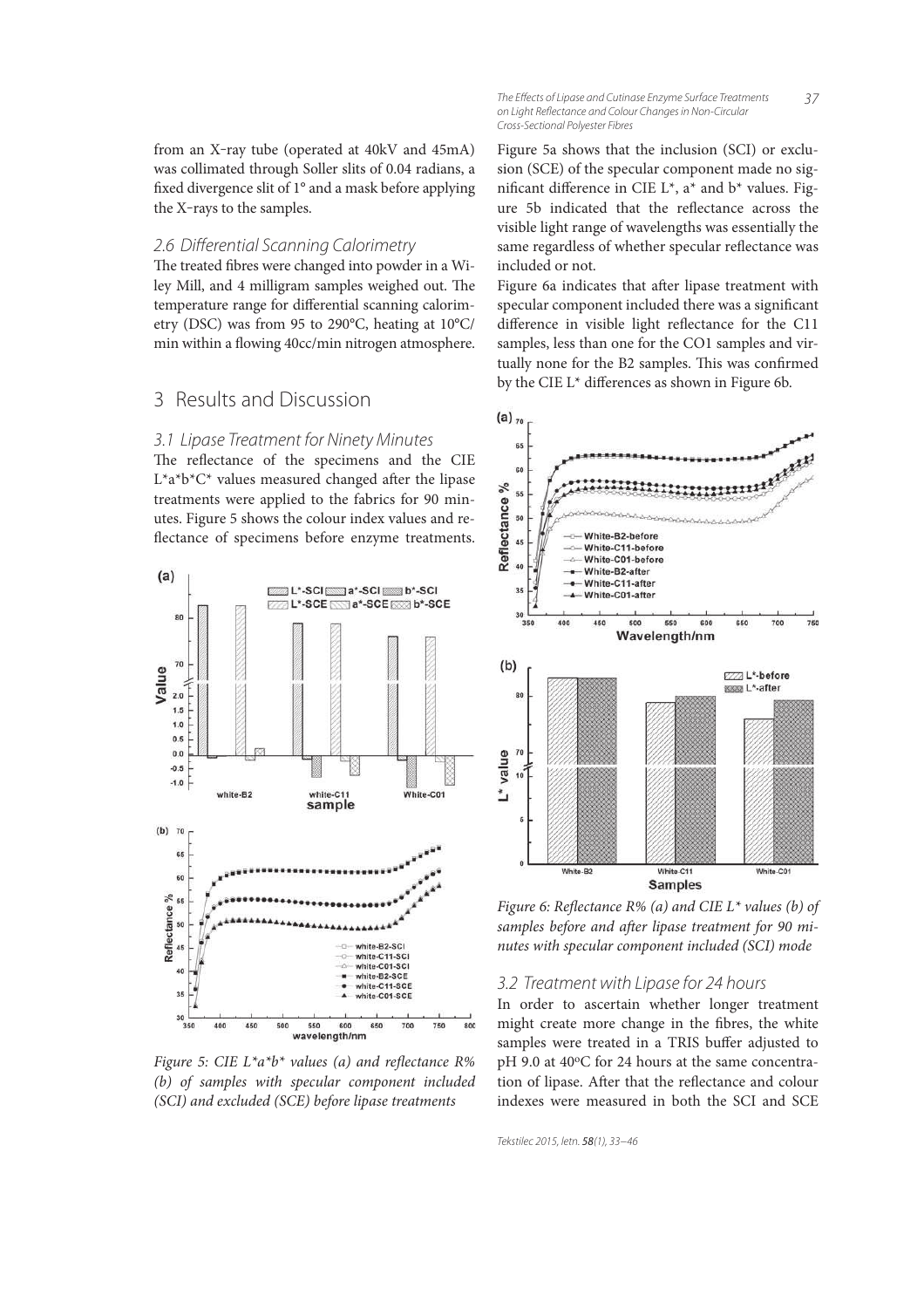modes. The comparisons between 90min and 24 hour treatments are shown in Figures 7-9. The data in these figures show that treatment by the lipase L0777 for 24 hours had little effect on the reflectance and colour index values in neither the SCE nor SCI modes.



Figure 7: Reflectance R% of the samples treated with lipase for 90min (a) and 24h (b) with specular component included (SCI) and excluded (SCE)



*The Eff ects of Lipase and Cutinase Enzyme Surface Treatments on Light Refl ectance and Colour Changes in Non-Circular Cross-Sectional Polyester Fibres*



Figure 9: Reflectance R% (a) and CIE  $L^*a^*b^*$  values (b) of the lipase treated white samples with TRIS buffer at pH 9 for 24h under SCI and SCE modes

### *3.3 SEM Images of the Fibres after Lipase Treatments*

The SEM images of the samples treated with lipase for 90 minutes and 24 hours are shown in Table 2.



Figure 8: CIE L\*a\*b\* values of the lipase treated white samples for 90min (a) and 24h (b) with specular components included (SCI) and excluded (SCE)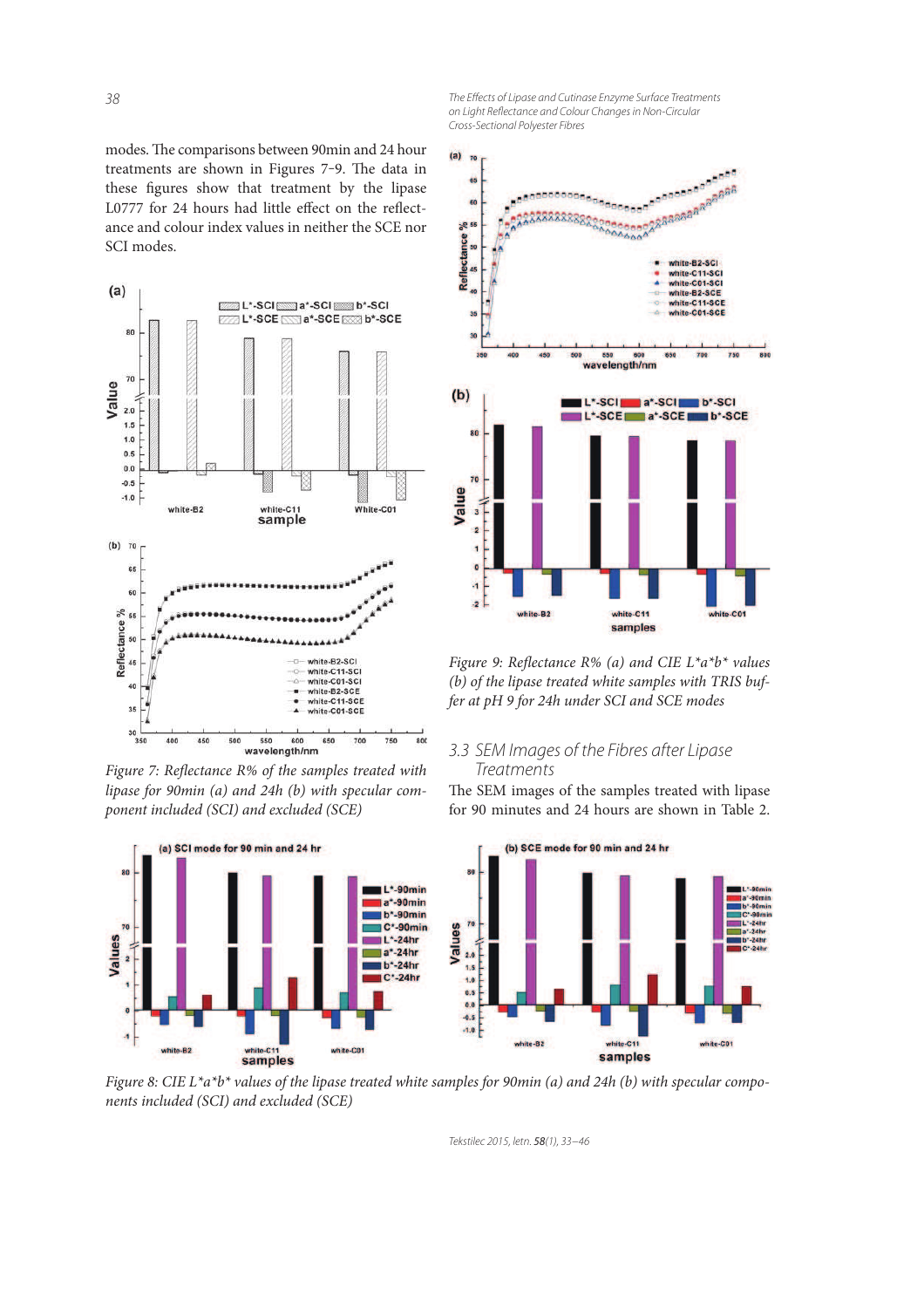| Samples                                | White-B2                                         | White-C11                                    | White-C01                                             |  |
|----------------------------------------|--------------------------------------------------|----------------------------------------------|-------------------------------------------------------|--|
| L0777 lipase treated for<br>90 minutes |                                                  | B<br>DW   La gent   Wa   Critical            | 34/2013 HV mag El WD<br>23051 PM 2000 kV 5000 x 109m  |  |
| L0777 lipase treated for<br>24 hours   | 31/2013<br>W<br><b>∴</b> mag ⊑ MD<br>4-44-45-044 | $\dot{\mathbf{z}}$<br>3/5/2013 HV mag cal WD | 302013 HV mag cal WD<br>21134 PM 2000 kV 5000 x 105 m |  |

Table 2: SEM images (5000  $\times$ ) of PET fibres after lipase treatments

As can be seen from the SEM images, there were no pits or cracks induced by the lipase L0777 treatment on the surfaces of the PET fibres. This correlates with the small differences in reflectance and colour changes shown in the previous figures. The solution to this question might either be by using another more effective enzyme, or changing the treatment conditions.

## *3.4 Refl ectance and CIE L\*a\*b\* values before and after cutinase treatments*

The differences in cutinase treatments for all the fabrics made of fibres with cross-section of C11 are listed in Table 2. The reflectance R% in the visible light region of the cutinase treated non-circular cross-section fibre fabrics was tested to explore the effects of different cutinase treatments on the fabrics. The reflectance within the visible region is shown in Figure 10(a). The primary differences within the reflectance spectra are in the 540-620nm region. The reflectances of treated sample 2# and 4#, as well that of sample 3#, were lower than that of untreated 1# and over-treated 5# within the wavelength range of 540 to 620nm. In the 510 to 640nm range, the reflectance of the over-treated sample was higher than that of the untreated sample over the entire visible light region. This means that careful attention should be paid to the enzymatic treatment conditions and any unexpected by-effects noted.

The reflectance levels for sample  $2#$  were lower than those of sample 1# across the entire wavelength region, which means that the cutinase would be effective during the surface modification of non-circular cross‒section polyester fabric under the relatively modest conditions shown in Table 3. This trend was further confirmed by the reflectances of sample  $#3$ , which was incubated at  $pH$  8.50. The reflectance of #3 within the wavelength region from 510 to 640nm was the lowest for all the samples, indicating that the variance in pH values had a significant effect. When the treatment temperature was increased, sample 4# had almost the same reflectance values as those of sample  $2#$ . This suggests that temperature might have less significance. However, the reflectance values of sample 5# were the highest for all samples, even than that of the untreated sample #1. There might be two reasons for this. Firstly, either the higher temperature or the longer treatment time might have created a rough surface of fibre, even more than in the solution at pH 8.50. Secondly, the longer treatment time may have had a synergistic effect with both the higher temperature and pH value. The CIE  $L^*a^*b^*$  values of the cutinase treated NCCS PET fabrics were also measured to determine whether the colours of these samples changed after applying the treatments. These results are shown in Figure 10b. The CIE  $L^*$  value represents the whiteness or brightness of the samples, and ΔL\* implies the difference between the treated samples and the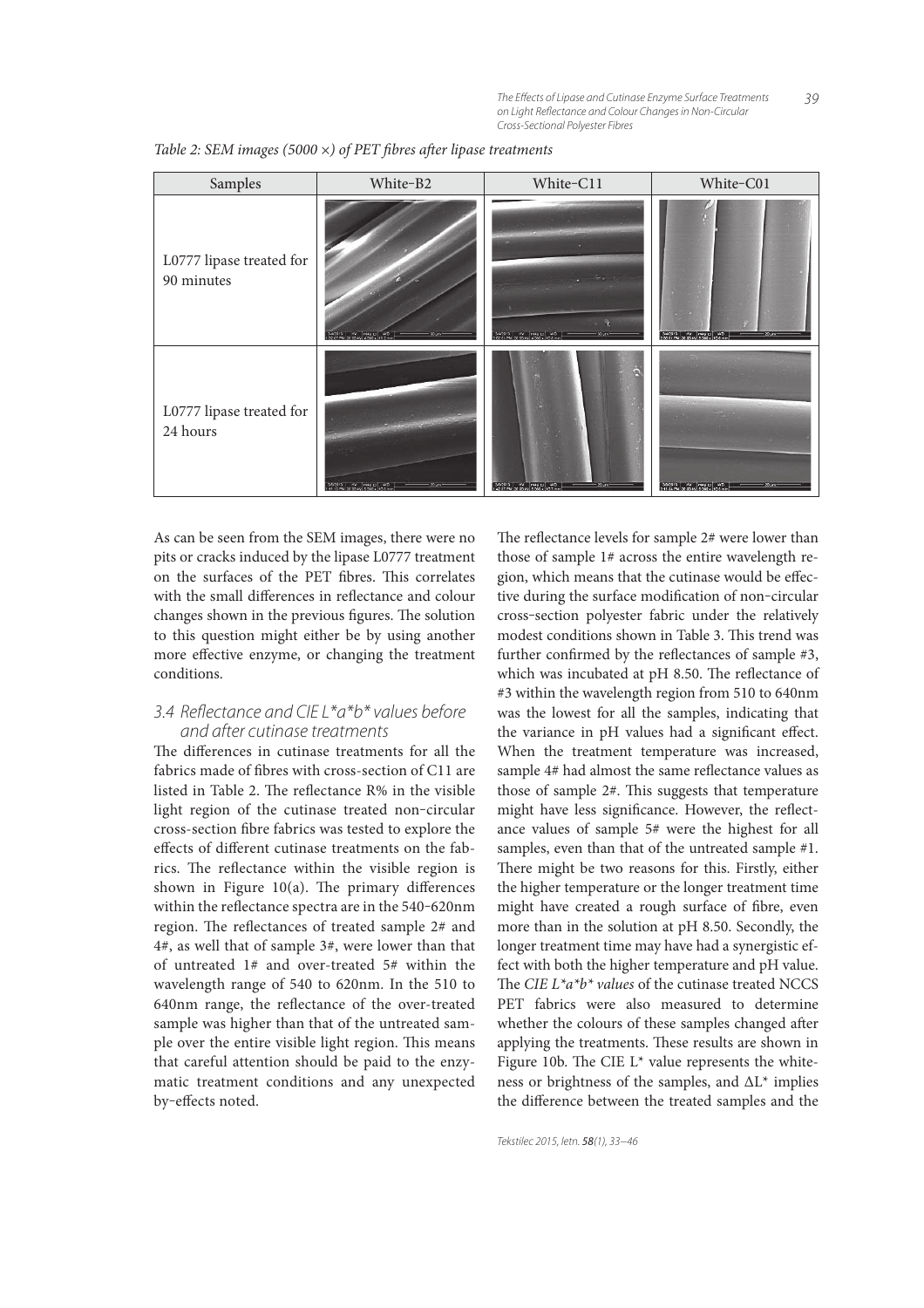*The Effects of Lipase and Cutinase Enzyme Surface Treatments* on Light Reflectance and Colour Changes in Non-Circular *Cross-Sectional Polyester Fibres*

standard/untreated one. The results shown in the figure demonstrate that the  $\Delta L^*$  values of all the treated samples had decreased, which means that the treated samples became less bright when compared to the untreated sample. The exception was sample #5, which sharply increased in CIE L\* value after the cutinase treatment. This was contrary to what was expected.



Figure 10: Reflectance (a) and CIE  $L^*a^*b^*$  values (b) of the untreated and treated samples in the visible region

#### *3.5 SEM Images of Fabrics after Cutinase Treatments*

The SEM images of the cutinase treated samples are shown in Figure 11. Some pits on the surface of the treated PET fibres can be seen in Figure 11. A number of cracks appeared as the pH values of the TRIS buffer increased up to 8.50 with the presence of cutinase. These data matched well with those of Kim et al.  $[37, 39]$ , although there was some difference in the details of the cutinase used and conditions applied. It appears that the pH value of the TRIS buffer has a significant effect on cutinase activities, especially on its hydrolysis of PET fibres. Figure 12 shows the surface of the treated fibres as the treatment temperature increased to 55°C with TRIS buffer pH at 8.50. As can be seen in Figure 12, the surface of the PET fibres seems to have been uniformly degraded, thus not forming individual pits on the surface.



Figure 11: SEM Images (6000  $\times$ ) of cutinase treated PET fibre C11 in TRIS buffer for 24 hours: (a) at  $pH = 7.00$  and at (b)  $pH = 8.50$ 



Figure 12: SEM images (3000  $\times$ ) of lipase treated PET fabrics with fibre C11 - (a) 48 hours; (b) 96 hours

#### *3.6 SEM images of NaOH- treated fabrics*

Sodium hydroxide attacks the surface of the PET fibres. The SEM images shown in Figure 13 indicate that pits occurred on the surface of the PET fibres after 0.5 hours, which matched the results in literature [52]. The numbers and area covered by the pits increased as the treatment time increased.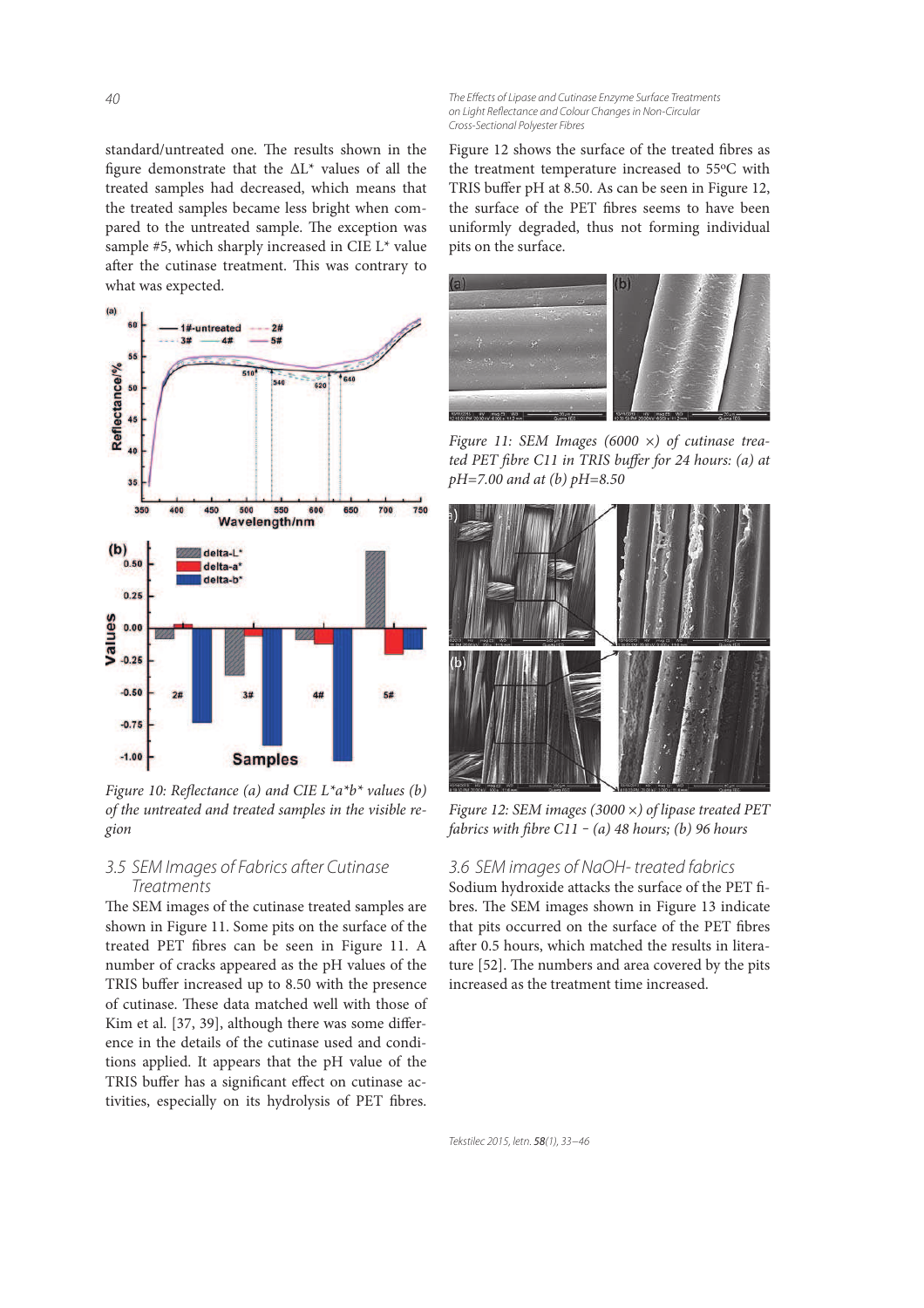*The Eff ects of Lipase and Cutinase Enzyme Surface Treatments on Light Refl ectance and Colour Changes in Non-Circular Cross-Sectional Polyester Fibres*



(b)  $2000 -$ 

Intensity/a.u. 120 100 80 600  $40<sub>1</sub>$  $\overline{20}$ 

45 degree

 $\overline{20}$ 

Figure 13: SEM Images of NaOH-treated PET fabrics with fibre C11 (5000×)

## *3.7 Wide Angle X–Ray Diff raction*

The results from wide angle X-Ray diffraction (WAXD) of the untreated and cutinase treated samples are shown in Figure 14. There is a major peak with high intensity (110) and minor peaks (010 and 100) for the untreated sample. The 110 peak disappears during the cutinase treatment although it is unclear as to whether the crystallinity changes between the untreated and cutinase treated samples resulted from the cutinase only, or the water heat-treatment.



Figure 14: WAXD Results of untreated and cutinase treated samples



 $rac{30}{2}$ theta (/degree)

60



Figure 15: WAXD results from differing orientations of untreated and cutinase treated samples (a, b, c, d)

*Tekstilec 2015, letn.* 58*(1), 33−46*

*41*

 $24$ <br> $34$ <br> $44$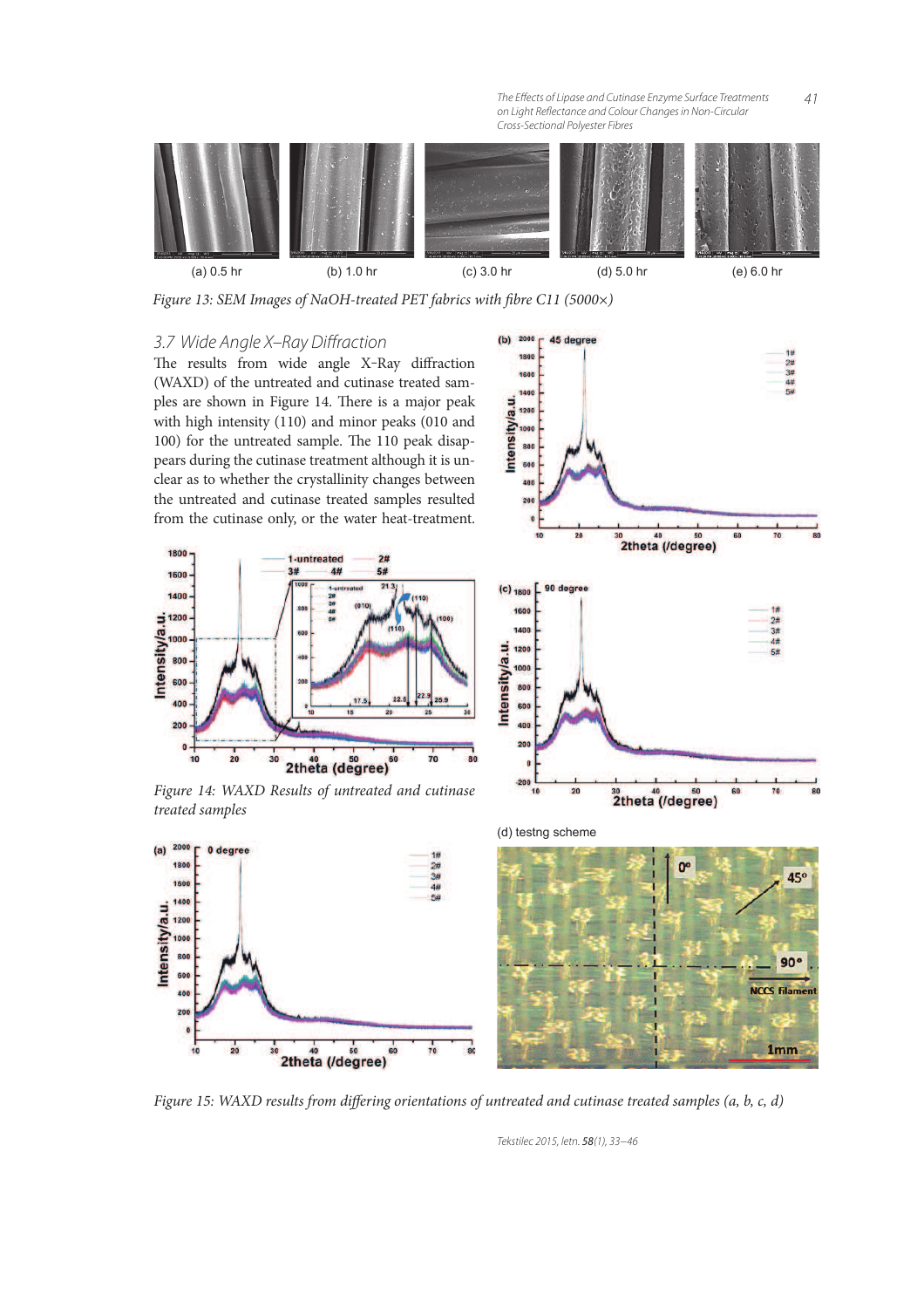*The Effects of Lipase and Cutinase Enzyme Surface Treatments* on Light Reflectance and Colour Changes in Non-Circular *Cross-Sectional Polyester Fibres*

| Samples |                | Peak $(2\theta)$<br>$(^\circ)$ | Area     | Width | Height |
|---------|----------------|--------------------------------|----------|-------|--------|
| 1#      | $P1*$          | 21.27                          | 10810.09 | 10.67 | 807.94 |
|         | $P2*$          | 21.36                          | 411.99   | 0.39  | 832.17 |
| 2#      | P <sub>1</sub> | 17.34                          | 1412.37  | 4.38  | 357.20 |
|         | P <sub>2</sub> | 23.65                          | 2754.70  | 5.97  | 367.70 |
| 3#      | P <sub>1</sub> | 17.57                          | 1809.91  | 4.84  | 297.93 |
|         | P <sub>2</sub> | 23.77                          | 2323.41  | 5.55  | 333.83 |
| 4#      | P <sub>1</sub> | 17.27                          | 1640.28  | 4.28  | 305.52 |
|         | P <sub>2</sub> | 23.82                          | 3038.63  | 5.85  | 414.44 |
| 5#      | P <sub>1</sub> | 17.24                          | 1614.36  | 4.38  | 295.09 |
|         | P <sub>2</sub> | 23.67                          | 2865.35  | 5.94  | 384.59 |

Table 3: Gaussian Fit Analysis of WAXD curves

\*Note: P1‒ peak 1, P2‒peak 2 derived by using Gaussian double‒peak tting

The inserted image in Figure 14 suggests that the peak at  $2\theta = 21.3$ <sup>o</sup> disappeared and that the peak at  $2\theta =$  $22.9^{\circ}$  (110) decreased in intensity. There were also intensity decreases in peaks for 010 and 100 reflection



Figure 16: Analysis of WAXD curves of cutinase treated PET fabrics: (a) peak position  $\mathfrak{G}$  width; (b) areas & height

planes. The Gaussian double peaks-fitting was used to analyse the WAXD curves in Figures 14 and 15. The results are shown in Table 3 and Figure 16.

Table 3 indicates that there were sharp decreases in the intensity, area and width of the main peak (P1) between samples  $1#$  and  $2#$ . The intensity decreased whilst the area increased as the pH increased when comparing sample  $2#$  with  $3#$ . The inverse trend occurred as the treatment temperature increased, when comparing samples 3# and 4#.

## *3.8 Diff erential Scanning Calorimetry Results*

The differential scanning calorimetry (DSC) curves are shown in Figure 17. These show that the crystallinities of the treated samples decreased as cutinase treatments were applied; there are two peaks in the DCS curves of both untreated and treated PET fibres. The obvious change is that the peak at  $250^{\circ}$ C did not change but the peak at 265°C increased in area. The trend follows the changes in pH, temperature and time of treatment. The two peaks at 250 and 265°C in the DSC curves might be ascribed to the core-shell crystallisation characteristics of melt spun PET filaments with circulated ambient air cooling; 250°C would represent the core part and 265°C the shell. Similarly to the reaction of PET with sodium hydroxide [52], lipase and cutinase also attacked the surfaces of the substrates used [33-38, 40], especially within the amorphous region  $[41, 44, 45, 48]$ . This caused the crystallinity percentage of the outer layer surface to increase [48], leading to the corresponding increase in melting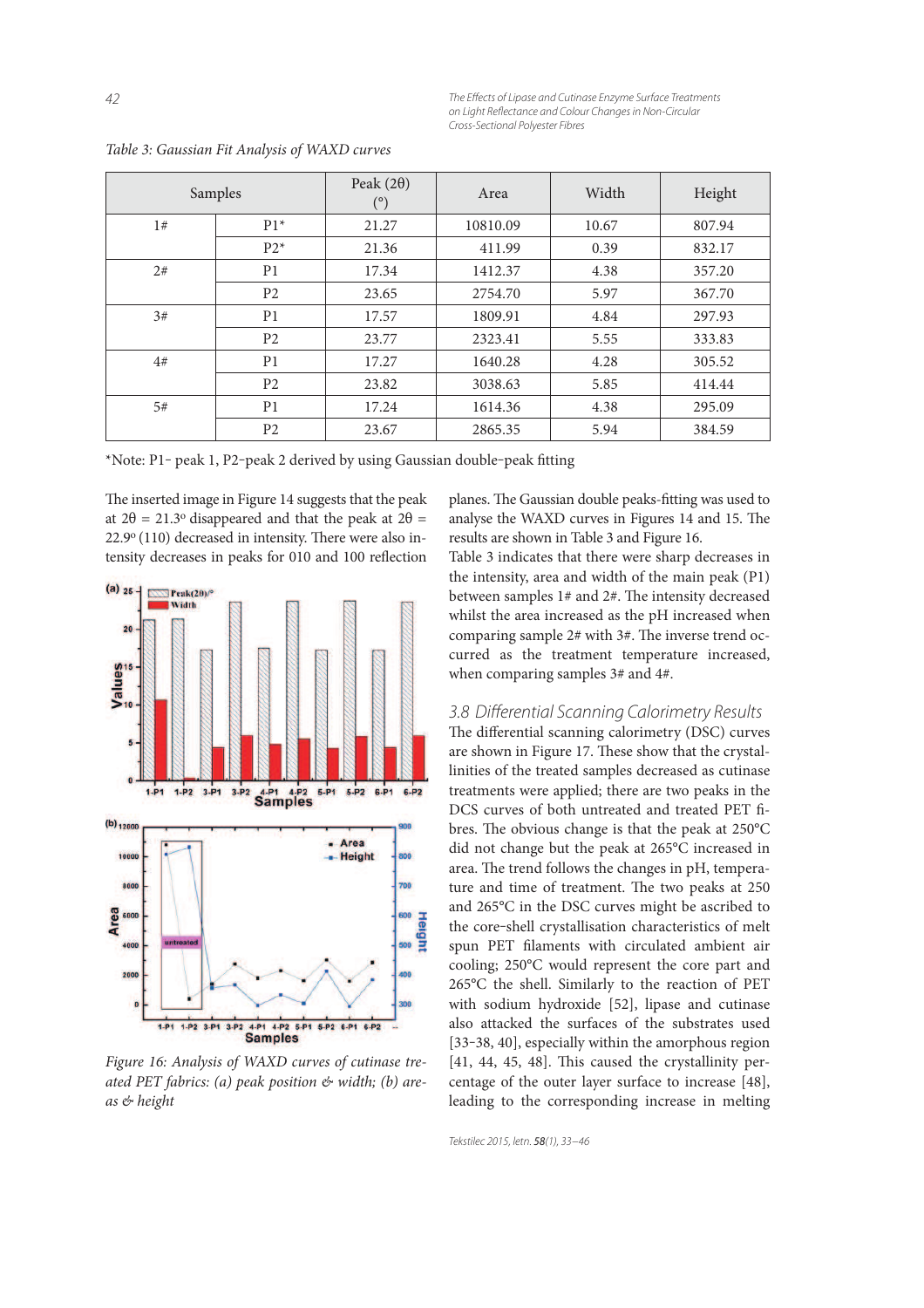energy, reflected by the increase in the area under the peak at 265°C within the DSC profile.



Figure 17: DSC results for untreated and cutinase treated samples

## 4 Conclusions

The purpose of this study was to determine whether treatment by lipase and cutinase enzymes, known to attack polyethylene terephthalate (PET) fibres, could alter the light reflectance and colour properties of non-circular cross-sectional (NCCS) PET fibres and the fabrics they comprise. NCCS fibres have increased surface areas compared to conventional circular cross-section fibres, presenting additional opportunity for lipase or cutinase actions. The application of 2 % w/v NaOH creates surface pits on PET fibres. The use of lipase L0777, however, was ineffective during surface modification to those fabrics under specific treatment conditions. There were no minor improvements after long hours of treatment and changes in pH values. Whether or not the specular factor was included (SCI) or excluded (SCE) in reflectance measurements it had insignificant effects on the reflectance spectrum and colour changes of the untreated and lipase treated white NCCS PET fabrics. However, surface pits on the fibres resulted when cutinase treatments were applied at a temperature of 55°C and pH values of  $7.00$  and  $8.50$ , respectively, for 24 hours. These results were confirmed by the reflectance and colour changes as well as in the SEM images. These results were comparable to those obtained in NaOH treated fibres. The internal structural differences between the untreated and cutinase treated PET fabrics were confirmed by wide-angle x-ray diffraction

*43 The Eff ects of Lipase and Cutinase Enzyme Surface Treatments on Light Refl ectance and Colour Changes in Non-Circular Cross-Sectional Polyester Fibres*

(WAXD) and differential scanning calorimetry (DSC) analysis. WAXD patterns showed that the most prominent peak at  $2\theta = 21.3^\circ$  disappeared after cutinase treatment, as well as a small peak shi from  $2\theta = 22.9^\circ$  to  $2\theta = 22.5^\circ$  (110). These changes in WAXD were not dependent on the X-ray incident angles (0°, 45° and 90°). These internal changes are undoubtedly the result of the heat treatment involved rather than the enzymes themselves. The results from cutinase suggest the need for extensive investigation into this class of enzymes for application when modifying PET surfaces, both for changes in reflectance properties but also for creating more reactive surfaces for further functional changes.

#### **Acknowledgement**

The research was financially supported by the Fundamental Research Funds for the Central Universities  $[grant No. 12D10137]$ . The authors also would like to thank the China Scholarship Council (CSC) for the partial financial support.

## References

- 1. BOIDIN, A., EFFRONT J. Process for treating amylaceous Substances. United States Patent. No. 1,227,374, Serial No. 799490, Maj 1917.
- 2. BUSCHLE-DILLER, G., ZERONIAN, S.H., PAN N., YOON M. H. Enzymatic Hydrolysis of Cotton, Linen, Ramie, and Viscose Rayon Fabrics. Textile Research Journal, 1994, 64(5), 270-279, doi: 10.1177/004051759406400504.
- 3. BACH, E., SCHOLLMEYER, E. Kinetische Untersuchungen zum enzymatischen Abbau von Baumwollpektin. Textilveredlung, 1992, **27**(1), 2.
- 4. RÖSSNER, U. Enzymatic degradation of impurities in cotton. Melliand Textilberichte. 1993, **74**, 144‒148.
- 5. STOHR R. Enzymatic-biocatalysts in textile finishing. Melliand Textilberichte in English, 1995, **11**, 1010-1013.
- 6. TYNDALL, R. M. Application of cellulase enzymes to cotton fabrics and garments. Textile Chemist and Colourist, 1992, **24**(6), 23‒26.
- 7. BUSCHLE-DILLER, G., ZERONIAN, S. H.. Enhancing the reactivity and strength of cotton fibers. Journal of Applied Polymer Science, 1992, **45**(6), 967‒979, doi: 10.1002/app.1992.070450604.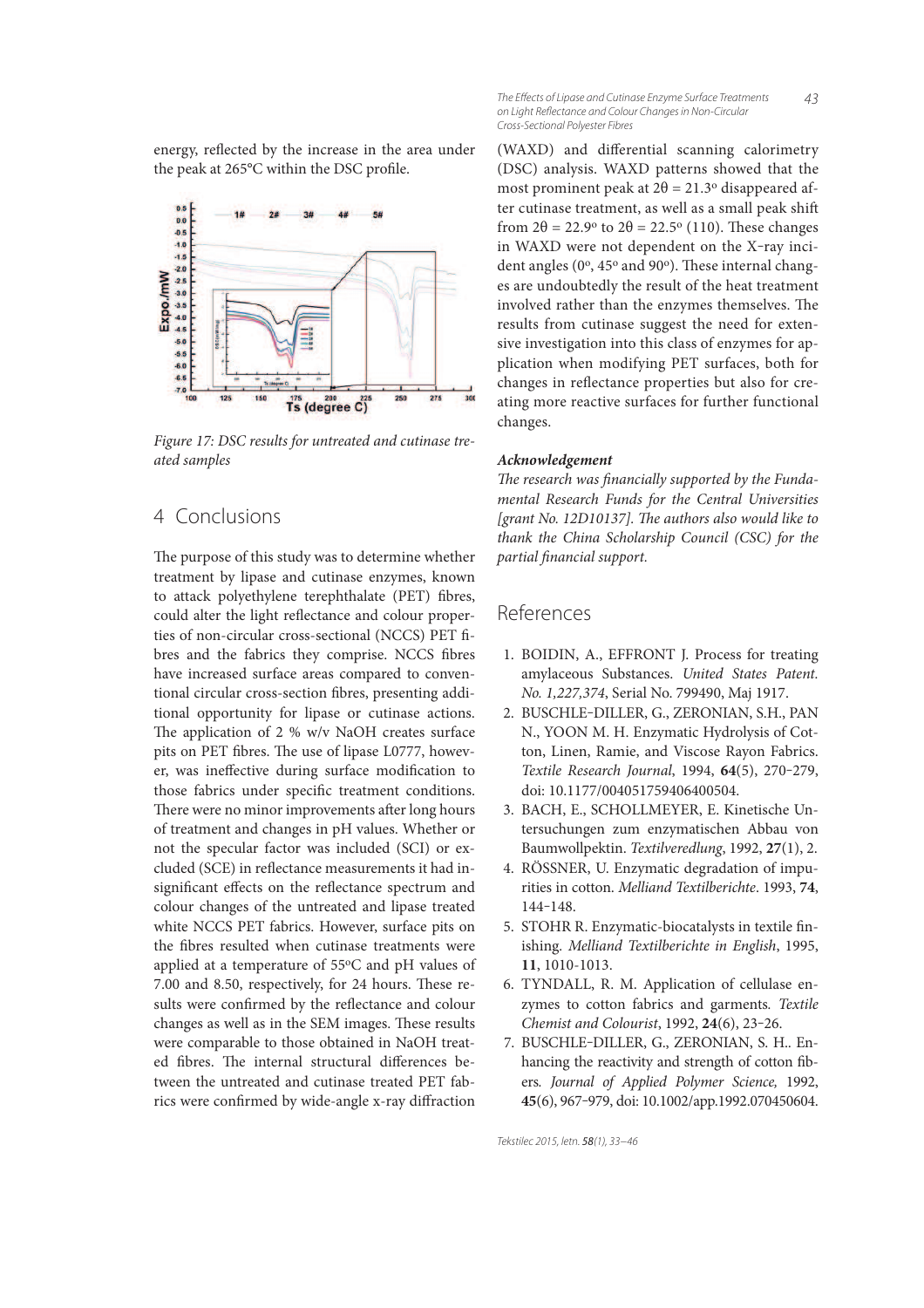- 8. BUSCHLE-DILLER, G., ZERONIAN, S.H., Pan N. Enzymatic hydrolysis of cotton, linen, ramie and viscose rayon fabrics. Textile Research Journal, 1994, **64**(5), 270‒279, doi: 10.1177/004051759406400504.
- 9. BUSCHLE-DILLER, G., ZERONIAN, S.H. Enzymatic and Acid Hydrolysis of Mercerized Cotton. Textile Chemist and Colourist, 1994, **26**(4),  $17 - 24$ .
- 10. LI, Y.H. HARDIN, I. R. Enzymatic Scouring of Cotton. Book of Papers AATCC International Conference&Exhibition, 1996, 87-100.
- 11. HARDIN, I. R., LI, Y.H. Enzymatic Scouring of Cotton: Effects on Structure and Properties. Textile Chemist and Colourist, 1997, **29**(8),  $71 - 76.$
- 12. HARDIN, I. R., LI, Y.H. A Comparison Between Enzymatic Scouring and Alkaline Scouring of Cotton. 1997 Proceedings Beltwide Cotton Conferences, 1997, 745-747.
- 13. LANGE, N. K. Enzymatic Preparation of Cotton. Book of Papers AATCC International Conference and Exhibition, 1996, 101-108.
- 14. LANGE, N. K., LIU, J., HUSAIN, P., CONDON. B. Bio-preparation of cotton. Book of papers on the International Conference and Exhibition of the AATCC, Philadelphia,. 1998, 463-471.
- 15. LANGE, N. K., LIU, J., HUSAIN, P., CONDON. B. Cotton biopreparation – a new enzymatic concept. Enzyme Business. 1999, **10**, 1‒12.
- 16. LANGE, N. K., LIU, J. HUSAIN, P., CONDON, B. Novo Nordisk Enzyme Business Article A6611a-GB, 1999.
- 17. ZERONIAN, S. H., COLLINS, M. J. Surface modification of polyester by alkaline treatments. Textile Progress, 1989, **20**(2), 1-26, doi: 10.1080/ 00405168908688948.
- 18. VAN BEILEN, Jan B., LI, Zhi. Enzyme technology: an overview. Biotechnology, 2002, **13**, 338‒344, doi: 10.1016/S0958-1669(02)00334-8.
- 19. GUEBITZ, Georg M., CAVACO-PAULO, Artur. Enzymes go big: surface hydrolysis and functionalisation of synthetic polymers. Trends in Biotechnology, 2007, **26**(1), 32‒38, doi:10.1016/j. tibtech.2007.10.003.
- 20. SHARMA, Rohit, CHISTI, Yusuf, BANERJEE, Uttam Chand. Production, purification, characterization, and applications of lipases. Biotechnology Advances, 2001, **19**, 627‒662.
- 21. SCHMID, Andreas, HOLLMANN, Frank, PARK, Jin Byung, BÜHLER Bruno. The use of

*The Eff ects of Lipase and Cutinase Enzyme Surface Treatments*  on Light Reflectance and Colour Changes in Non-Circular *Cross-Sectional Polyester Fibres*

enzymes in the chemical industry in Europe. Biotechnology, 2002, **13**(4), 359‒366, doi:10.1016/ S0958-1669(02)00336-1.

- 22. KIRK, Ole, BORCHERT, Torben Vedel, FUGL-SANG, Claus Crone. Industrial enzyme applications. Biotechnolog, 2002, **13**(3), 345‒351, doi: 10.1016/ S0958-1669(02)00328-2.
- 23. PANKE, Sven, WUBBOLTS, Marcel G. Enzyme technology and bioprocess engineering, Biotechnology, 2002, **13**(2), 111–116, doi:10.1016/ S0958-1669(02)00302-6**.**
- 24. TOKIWAY, Y., SUZUKI, T. Hydrolysis of polyesters by lipases. Nature letters, 1977, **270**(5632), 76‒78. doi:10.1038/270076a0.
- 25. TOKIWA Y., SUZUKI T. Hydrolysis of Polyesters by Rhizopus delemar Lipase. Agricultural and Biological Chemistry, 1978, 42(5), 1071-1072, doi:10.1271/bbb1961.42.1071.
- 26. TOKIWA, Yutaka, SUZUKI, Tomoo, TAKEDA, Kiyoshi. Two types of lipases in hydrolysis of polyester. Agricultural and Biological Chemistry, 1988, **52**(8), 1937‒1943, doi:10.1271/bbb1961.52.1937.
- **27.** TORSEN, Walter, AUGUSTA, Josef, MULLER, Rolf‒Joachim, WIDDECKE, Hartmut, KLEIN, Joachim. Enzymatic degradation of a model polyester by lipase from Rhizopus delemar, Enayme and Microbial Technology. 1995, **17**(3), 218‒224, doi:10.1016/0141-0229(94)00007-E.
- 28. TADROS, R. M., NOUREDDINI H., TIMM D. C. Biodegradation of Thermoplastic and hermosetting Polyesters from Z-Protected Glutamic Acid. Journal of Applied polymer Science, 1999, **74**(14), 3513‒3521, doi:10.1002/(SICI)1097-4628- (19991227)74:14<3513::AID-APP27>3.0.CO;2-F.
- 29. MARTEN, Elke, MULLER, Rolf-Joachim, DECK-WER, Wolf-Dieter. Studies on the enzymatic hydrolysis of polyesters I. Low molecular mass model esters and aliphatic polyesters. Polymer Degradation and Stability, 2003, 80(3), 485-501, doi:10.1016/S0141-3910(03)00032-6.
- 30. MARTEN, Elke, MULLER, Rolf-Joachim, DECKWER, Wolf-Dieter. Studies on the enzymatic hydrolysis of polyesters. II. Aliphatic–aromatic copolyesters, Polymer Degradation and Stability. 2005, 88(3), 371-381, doi:10.1016/j. polymdegradstab.2004.12.001.
- 31. LIM, Hyun-A, RAKU, Takao, TOKIWA, Yutaka. Hydrolysis of polyesters by serine proteases. Biotechnology Letters. 2005, 27(7), 459-464, doi:10.1007/s10529-005-2217-8.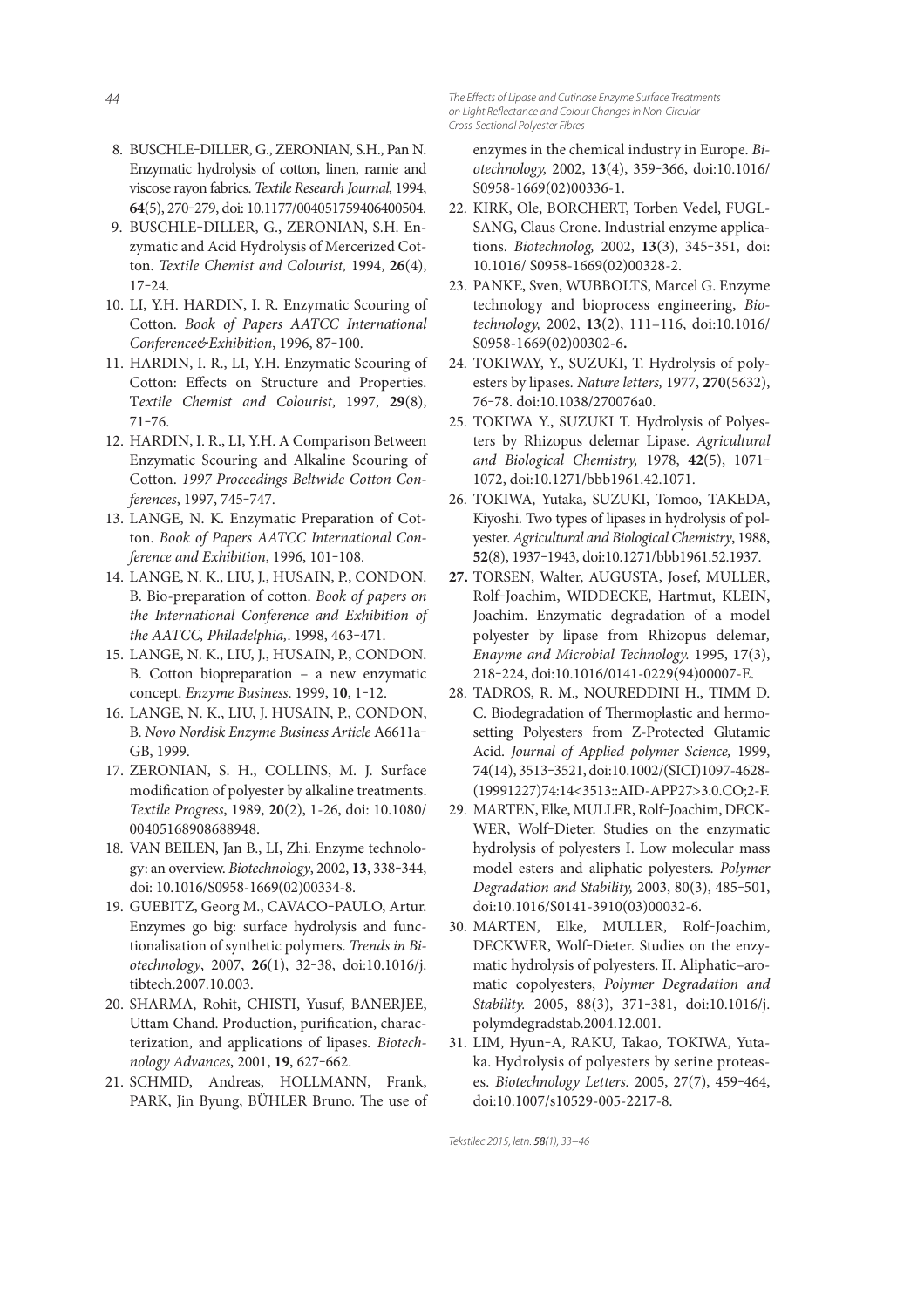- 32. HERZOG, K., MULLER, R J., DECKWER, W. D. Mechanism and kinetics of the enzymatic hydrolysis of polyester nanoparticles by lipases. Polymer Degradation and Stability, 2006, **91**(10), 2486‒2498, doi:10.1016/j.polymdegradstab.2006. 03.005.
- 33. HSIEH, Y. L., CRAM, L. A. Enzymatic hydrolysis to improve wetting and absorbency of polyester fabrics. Textile Research Journal, 1998, **68**(5), 311‒319, doi:10.1177/004051759806800501.
- 34. CHAYA, Etsushi, KITANO, Michio. Possibility of Modifying Polyester Fibers Using Lipases. Sen'i Gakkaish, 1999, 55(5), P150-P154, doi. org/10.2115/fiber.55.5\_p150.
- 35. ĐORDEVIĆ, D. M., PETRONIJEVIĆ, Ž. B., CVETKOVIĆ, D.M. Polyester fabric modification by some lipases. Chemical Industry and Chemical Engineering Quarterly, 2005, **11**(4), 183‒188, doi: 10.2298/CICEQ0504183D.
- 36. ALISCH-MARK, Mandy, HERRMANN, Anne, ZIMMERMANN, Wolfgang. Increase of the Hydrophilicity of Polyethylene Terephthalate Fibres by Hydrolases from Thermomonospora fusca and Fusarium solani f. sp.pisi. Biotechnology Lette, 2006, 28(10), 681-685, doi: 10.1007/s10529-006-9041-7.
- 37. KIM, Hye Rim, SONG, Wha Soon. Lipase treatment of polyester fabrics. Fibres and Polymers, 2006, **7**(4), 339‒343, doi: 10.1007/BF02875764.
- 38. KIM, Hye Rim, SONG, Wha Soon . Lipase treatment to improve hydrophilicity of polyester fabrics. International Journal of Clothing Science and Technology, 2010, **22**(1), 25‒34. doi:10.1108/ 09556221011008785.
- 39. LEE, S. H. and SONG, W. S. Surface modification of polyester fabrics by enzyme treatment. Fibres and Polymers, 2010, **11**(1), 54‒59, doi: 10.1007/s12221-010-0054-4.
- 40. KIM, Hye Rim, SONG, Wha Soon. Effects of Triton X-100 and Calcium Chloride on the Porcine Pancreas Lipase Treatment of PET Fabrics, Journal of the Korean Society of Clothing and Textiles. 2008, **32**(6), 911‒917, doi:10.5850/ JKSCT.2008.32.6.911.
- 41. KHODDAMI, Akbar, MORSHED, Mohammad, TAVANAI, Hossein. Effects od enzymatic hydrolysis on drawn polyester filament yarns. Iranian Polymer Journal. 2001, **10**(6), 363‒370.
- 42. BILLIG, Susan, OESER, Thorsten, BIRKEME-YER, Claudia, ZIMMERMANN, Wolfgang.

Hydrolysis of cyclic poly(ethylene terephthalate) trimers by a carboxylesterase from Thermobifida fusca KW3, Applied Microbiology and Biotechnology, 2010, **87**(5), 1753‒1764, doi:10.1007/s00253-010-2635-y.

*45*

- 43. DONELLI, Ilaria, TADDEI, Paola, SMET, Philippe F., POELMAN, Dirk, NIERSTRASZ, Vincent A., FREDDI, Giuliano. Enzymatic surface modification and functionalization of PET: A water contact angle, FTIR, and fluorescence spectroscopy study. Biotechnology and Bioengineering, 2009, **103**(5), 845‒856, doi:10.1002/ bit.22316.
- 44. MASAKI, Kazuo, KAMINI, Numbi Ramudu, IKEDA, Hiroko and IEFUJI, Haruyuki. Cutinase-Like Enzyme from the Yeast Cryptococcus sp. Strain S-2 Hydrolyzes Polylactic Acid and Other Biodegradable Plastics, Applied and Environmental Microbiology, 2005, **71**(11), 7548‒7550, doi:10.1128/AEM.71.11.7548-7550.2005.
- 45. VERTOMMEN, M. A. M. E., NIERSTRASZ, van der VEER, V. A., M., WARMOESKERKEN, M. M. C. G. Enzymatic surface modification of poly(ethylene terephthalate), Journal of Biotechnology, 2005, **120**(4), 376‒386, doi:10.1016/j. jbiotec.2005.06.015.
- 46. DONELLI, Ilaria, FREDDI, Giuliano, NIER-STRASZ A., Vincent, TADDEI, Paola. Surface structure and properties of poly-(ethylene terephthalate) hydrolysed by alkali and cutinase. Polymer Degradation and Stabilit, 2010, **95**, 1542‒1550, doi:10.1016/j.jbiotec.2005.06. 015.
- 47. SILVA, Carla, DA, Shi, SILVA, Nádia, MA-TAMÁ, Teresa, ARAÚJO, Rita, MARTINS, Madalena, CHEN, Sheng, CHEN, Jian, WU, Jing, CASAL and Margarida, CAVACO-PAULO, Artur. Engineered Thermobifida fusca cutinase with increased activity on polyester substrates. Biotechnology. Journal, 2011, 6(10), 1230-1239, doi:10.1002/biot.201000391.
- 48. SULAIMAN, Sintawee, YAMATO, Saya, KA-NAYA, Eiko, KIM, Joong-Jae, KOGA, Yuichi, TAKANO, Kazufumi and KANAYA, Shigenori. Isolation of a Novel Cutinase Homolog with Polyethylene Terephthalate-Degrading Activity from Leaf-Branch Compost by Using a Metagenomic Approach. Applied and Environmental Microbiology, 2012, **78**(5), 1556‒1562, doi:10.1128/ AEM.06725-11.